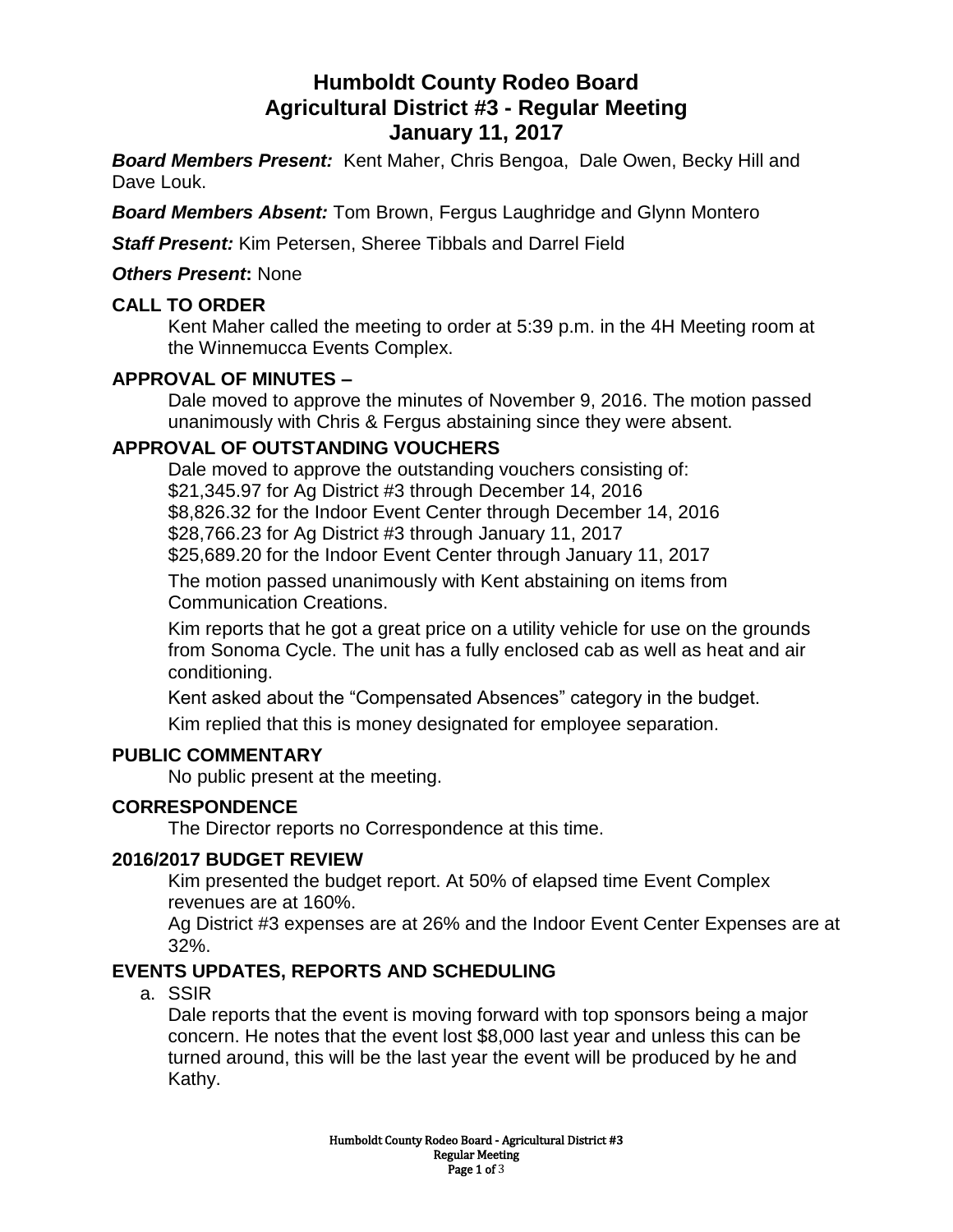He reports that he is asking DeLong Ford to supply a truck which will be supplied as a leased vehicle for one year to a top winner.

They are discussing whether to proceed with another trailer as a top prize.

He has invited Junior High contestants to participate in an effort to increase entered participants. Although they will receive prizes, they will not be eligible for top prizes such as trailers and trucks.

b. Ranch Hand Rodeo

Sheree reports that returning entries closed today with 4 to 5 spots now open for new teams.

Kent asks if we should be concerned about not filling up immediately.

Staff concurs that the event will fill over the next month with the open draw available to any team.

Kim notes that due to the 3 person returning out of 5 from the previous year requirement, many teams do not have all three people available anymore so wait to place their entry in the open drawing.

Kim reports that Garley has accepted the Ranch Hand of the Year Honor. Dale reports that members of the High School Rodeo Club have volunteered to work the event. Staff is happy to accept the volunteers.

# **WINNEMUCCA EVENTS COMPLEX (WEC)**

Kim informed the board that a group of stock car racers may eventually approach the board about bringing stock car races back to the Events Complex.

Kim reports that the WCVA has attracted two new events including an Archery Tournament in March and a Horseshoe pitching tournament in August.

a. Covered Arena Structure Status

Kent confirmed that the building once removed will not be permitted to be reerected.

Kim reports that staff will salvage lights and other materials which may be useful in the next structure. He reports that he is working to have the structure removed so we can begin construction of the replacement structure.

b. Covered Tie-up Facility

Kim reports that he has received a rough estimate on a 40' x 50' free standing pole barn which would be placed on the East end of the Event Center. The structure would have side walls to keep the wind out but no end walls. The current estimate is \$40,000.

The board discussed the structure noting that it would alleviate some of the horse urine smell in the Indoor Event Center, the price tag may not be feasible at present. The item may be considered as a capital project in the next budget request.

Becky left at this time.

c. Placement of Storage Structure

Kim reports that he would like to place the new shop in the infield near the water truck fill spout. This would keep the structure off the parking lots and would also isolate the shop from most of the traffic on the fairgrounds. It would also help keep unsightly shop items out of public view.